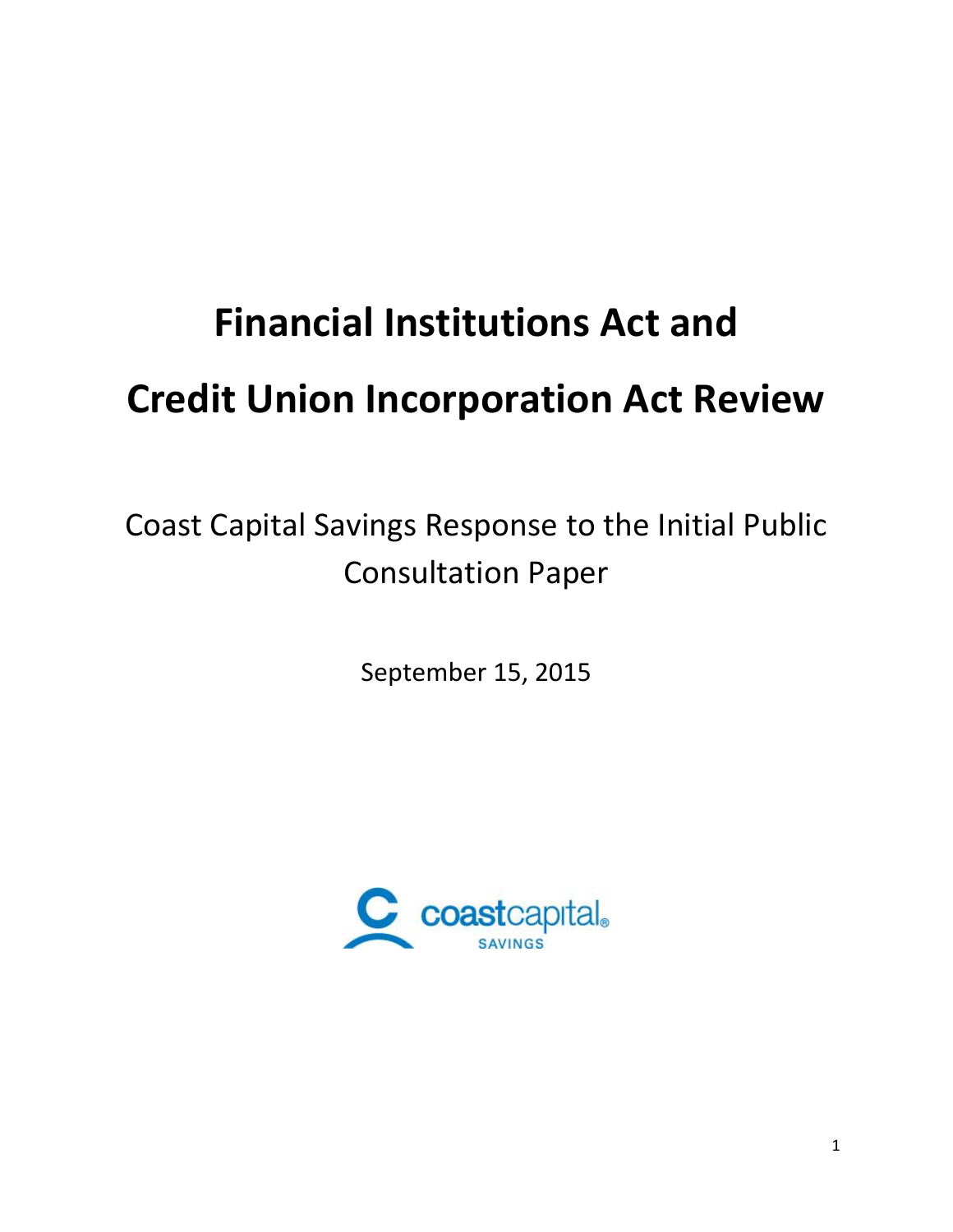# **Table of Contents**

|                                                        | 3 |
|--------------------------------------------------------|---|
|                                                        | 3 |
|                                                        | 4 |
| Threshold Deductions for Investments in Subsidiaries   | 4 |
|                                                        | 4 |
|                                                        | 4 |
|                                                        | 5 |
|                                                        | 5 |
| Member Engagement and Special Resolutions              | 5 |
|                                                        | 6 |
| Responsibility and Regulation of Central Credit Unions | 6 |
|                                                        | 7 |
|                                                        | 7 |
|                                                        | 7 |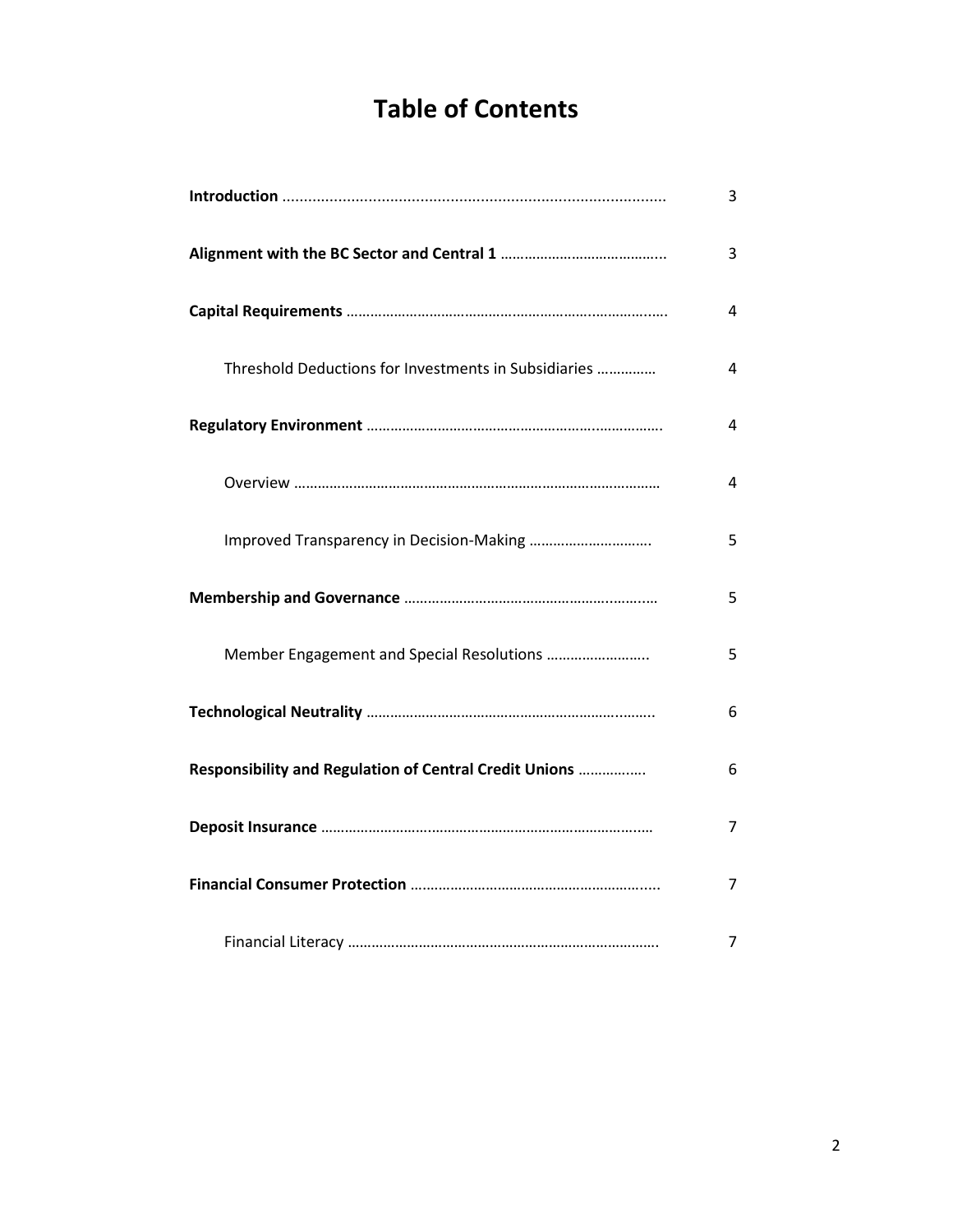## **Financial Institutions Act and Credit Union Incorporation Act Review**

### **Response from Coast Capital Savings**

#### **Introduction**

As one of Canada's largest credit unions serving more than 520,000 British Columbians, Coast Capital Savings is pleased to provide feedback for the Financial Institutions Act (FIA) and Credit Union Incorporation Act (CUIA) review. We have 50 branches operating in Surrey, Richmond, Vancouver Island, Greater Vancouver and the Fraser Valley, and are an innovator in the credit union industry with a fresh, unique brand, products like free chequing accounts, and a focus on providing our members with real help, not just more financial products. Coast Capital also donates 7% of its pre-tax profits every year to community causes, and in 2015 we are celebrating our 75<sup>th</sup> anniversary of serving our members in British Columbia.

#### **Alignment with the BC Sector and Central 1**

Coast Capital is pleased to have contributed to Central 1's submission which is designed to represent the broad views of the credit union sector. In principle, we have no opposition to the recommendations they have put forth in their submission.

Central 1 has indicated to individual credit unions that, as a body trying to represent dozens of credit unions of varying size, it has been a challenge to try to demonstrate multiple examples or specific perspectives on each and every issue discussed in their paper. That is why they have asked each credit union to also consider submitting their own recommendations for the review, and to take the opportunity to present their unique perspectives on issues of particular relevance to them. It is important to note that, far from diluting or contradicting Central 1's position, our intention is to strengthen it with additional examples and context that may be helpful to the Ministry of Finance as it considers each recommendation.

Hence, **Coast Capital's position is that the Ministry consider all of Central 1's recommendations**, and that the information provided in **this document is intended to further strengthen the case or provide deeper context for specific points Central 1 has raised**. Therefore, only those specific items are addressed in this paper.

For ease of reference, the specific items in our response are also provided in the same order as those presented by Central 1. Their paper is also attached to our email submitting the Coast Capital response.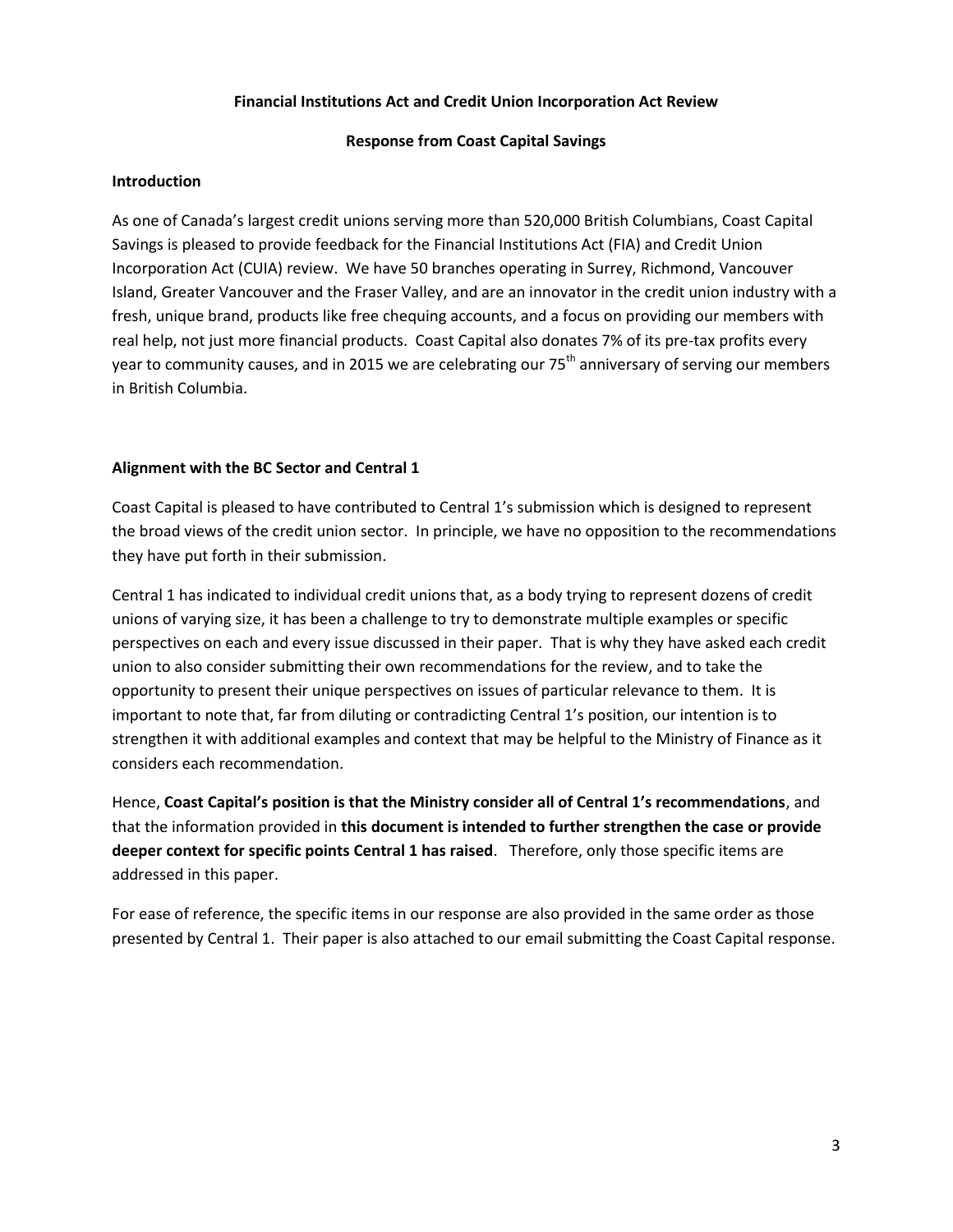# **Capital Requirements**

(Question 1, p. 25, of Ministry's Consultation Framework)

# Threshold Deductions for Investments in Subsidiaries

Most credit unions have the majority of their assets secured by real estate, which for a provincial credit union, creates concentration risk both in terms of security and geography. In order to mitigate that risk, Coast Capital has invested in subsidiaries that diversify its income streams, assets and operations. We believe that, managed conservatively, this is prudent portfolio management that is in the best interest of our members, for whom these subsidiaries also provide important services.

As Central 1 indicates in their submission (p. 10), FIA currently limits a credit union from having subsidiary investments that exceed 5% of the financial institution or extraprovincial corporation's assets. So, if at time of acquisition, a subsidiary investment represented 3% of assets, even modest profitable growth of that subsidiary to more than 5% of assets would put a credit union off side of the regulations and requires sell-down of investments in that subsidiary. In effect, the credit union would be punished for having made a successful investment in a growing asset as it also executes a prudent risk management strategy for its overall business model. Coast Capital believes this is an unintended consequence of the legislation as it is currently written.

Coast Capital Savings contends that since government does not impose a cap on other areas of a credit union's business, it is unnecessary to impose one for investments in subsidiaries. For example, there is no cap on the percentage of our business that relies on residential mortgages – instead, the focus is on whether the adequate risk management and liquidity management practices are in place. We believe a similar model should be applied to investments in subsidiaries, where the threshold of investment should be regulated by the organization's risk management capacity and practices, not an artificial and arbitrary figure. The current 5% threshold may be more risk than some credit unions should bear; however, a threshold that is significantly higher may make sense for others and their business model.

If the Ministry cannot eliminate the threshold altogether, we would recommend an increase to 15% or more, to raise the ceiling on the allowable value of these subsidiary investments relative to total assets of the financial institution. We believe this would represent two benefits to the sector: enhancement and encouragement for credit unions to consider risk diversification through careful investment in subsidiaries, and reduction of punitive consequences for credit unions who experience success with those investments.

# **Regulatory Environment**

# Overview

(Question 1, p. 17 of Ministry's Consultation Framework)

Building on the discussion in the Central 1 submission, it is Coast Capital's understanding that FICOM is under-resourced. This clearly presents challenges for individual credit unions and the credit union system.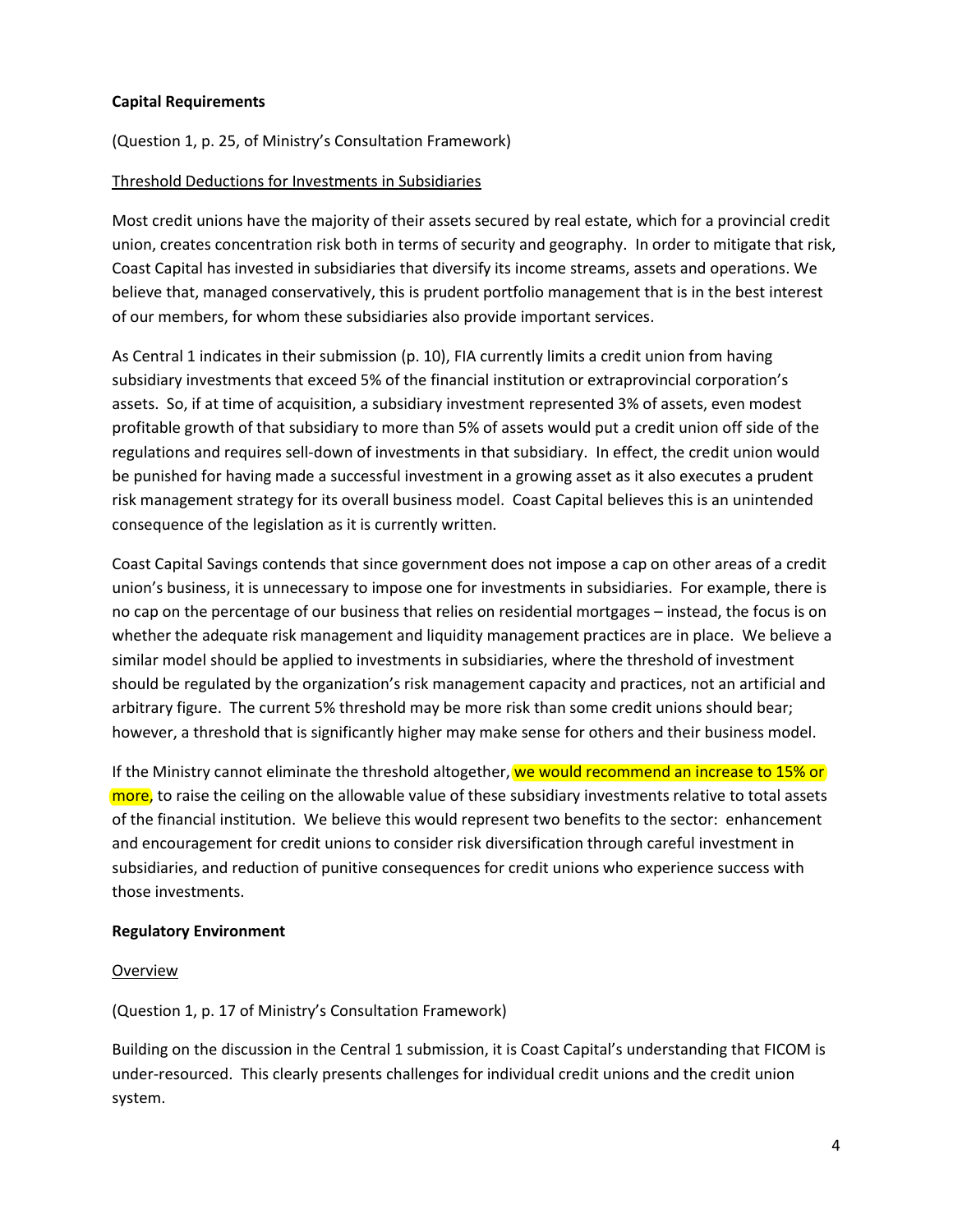An example of this relates to Coast Capital's current exploration of whether federal credit union continuance is a viable option for our members and our business. We have been preparing a detailed business case to assess readiness for continuance to a federal regulatory environment, including analysis of the financial model, governance structure, risk review, overall organizational readiness and other factors. FICOM's framework for continuance to a federal regime has not yet been drafted, which limits our ability to truly assess the requirements, costs and potential timeframe for pursuing continuance. This is a framework we believe FICOM would have liked to have developed shortly after the federal government established its regulations for federal credit unions in 2012. However, as FICOM has had to allocate its limited resources as effectively as possible, this work was deferred to be handled if and when a serious applicant came forward. Unfortunately, it leaves a significant question mark for Coast Capital as we have limited direction as to what FICOM's requirements will be. The lack of specific criteria or a pre-determined model leaves both Coast Capital and FICOM in the position of potentially having to develop the continuance framework on a tight timeline. It could also result in a significant delay in our ability to pursue continuance and grow our business. Again, we recognize that FICOM is managing its limited resources to the best of its ability, and provide this example as a reason for the Ministry to reevaluate the resources allocated there.

#### Improved Transparency in Decision-Making

(Questions 2 &3, p. 17 of Ministry's Consultation Framework)

Coast Capital Savings believes the sector could benefit from Central 1's proposal to separate the CUDIC and FICOM boards, and by having a system representative appointed to the CUDIC board. However, we acknowledge there are many ways in which these changes could be structured or implemented, and would look to the Ministry, FICOM and the sector to collaboratively consider a model that ensures both good regulation and strong representation that adheres to the very principles of cooperative financial institutions.

# **Membership and Governance**

#### Member Engagement and Special Resolutions

# (Question 2, p. 22 of Ministry's Consultation Framework)

As currently worded, CUIA enables any credit union member who can gather 300 signatures to force a special resolution to the full membership. For a credit union the size of Coast Capital Savings (520,000 members), this means a concern from less than 1/10 of 1% of the membership could prompt a special resolution. The last special resolution brought to the membership as a result of this 300 signature requirement cost approximately \$500,000 of our members' money.

Further, the legislation currently has little limitation on how often a member can raise a special resolution. It is conceivable that a member could pose one resolution after another – at a cost of \$500,000 each time. It also provides few grounds on which a resolution could be turned down. There is also the less tangible opportunity cost – staff time and resources committed to managing and explaining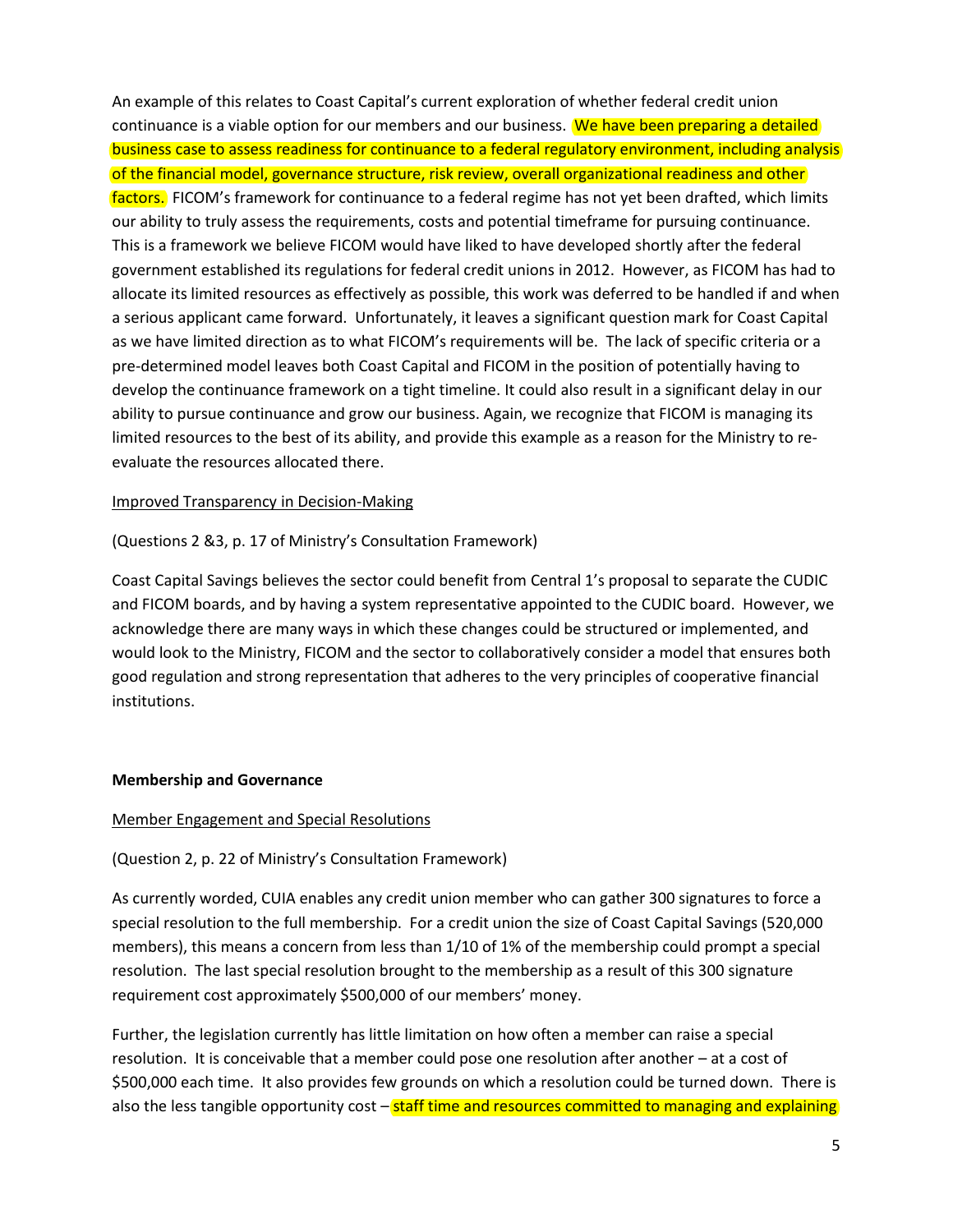special resolutions could be better spent helping members with their financial well-being and enhancing the business operation of their credit union. Finally, special resolutions can become a nuisance to that broader membership, who would be confused and potentially annoyed at the constant barrage of voting packages.

The 300 signature threshold was originally created at a time when email was barely available, much less the immediacy and networking now available via social media. At that time, 300 signatures was a difficult threshold to attain. Today, it is 10 minutes' work for someone who is savvy with social media.

Coast Capital believes members should have the right to engage with their credit union and bring forward issues for consideration. But we do not believe our membership of 520,000 is well-served by legislation that allows 300 people to dictate the expenditure of so much of their money, and to have such an impact on the allocation of resources in their credit union. To put this in a broader context, consider that a referendum in BC requires signatures from 10% of the voters in every single constituency.

Our position is that a proportional but attainable threshold would be more appropriate. A requirement to secure signatures from 1% of the membership to pose a special resolution seems a reasonable balance. We also believe the Ministry should consider wording that limits the frequency with which resolutions can be brought forward in a given year, to guard against activist groups whose primary goal is to create financial havoc with the credit union.

Finally, we would like to acknowledge that some credit unions would prefer to have the legislation encourage more resolutions from members, as they embark on a deeper engagement strategy with their membership. Rather than reflecting this minority's preferences directly in the legislation, our suggestion is to add languages to the regulations that allows credit unions the flexibility to enshrine a lower threshold within their own by-laws, if they wish. This flexibility is in place in the legislation in some other provinces.

# **Technological Neutrality**

(Questions 1, 2, page 12 of Ministry's Consultation Framework)

As noted by Central 1, the requirement to provide notification to members by mail is not only outdated and potentially not the most effective way to reach members, it is also costly. Each time Coast Capital issues a mailing to it 520,000 members, it costs approximately \$500,000. Quarterly mailings result in a \$2 million impact on our bottom line each year. Recognizing that retained earnings are the core method credit unions use to bolster their liquidity and fund lending and expansion of their business, these costs have a significant impact on things like our ability to invest in new products and services for members, and the scope of our community investments. We believe a change to the legislation that allows alternate methods of notification would better serve to inform members about important matters, and also save their money, which can be better used to enhance their credit union and community.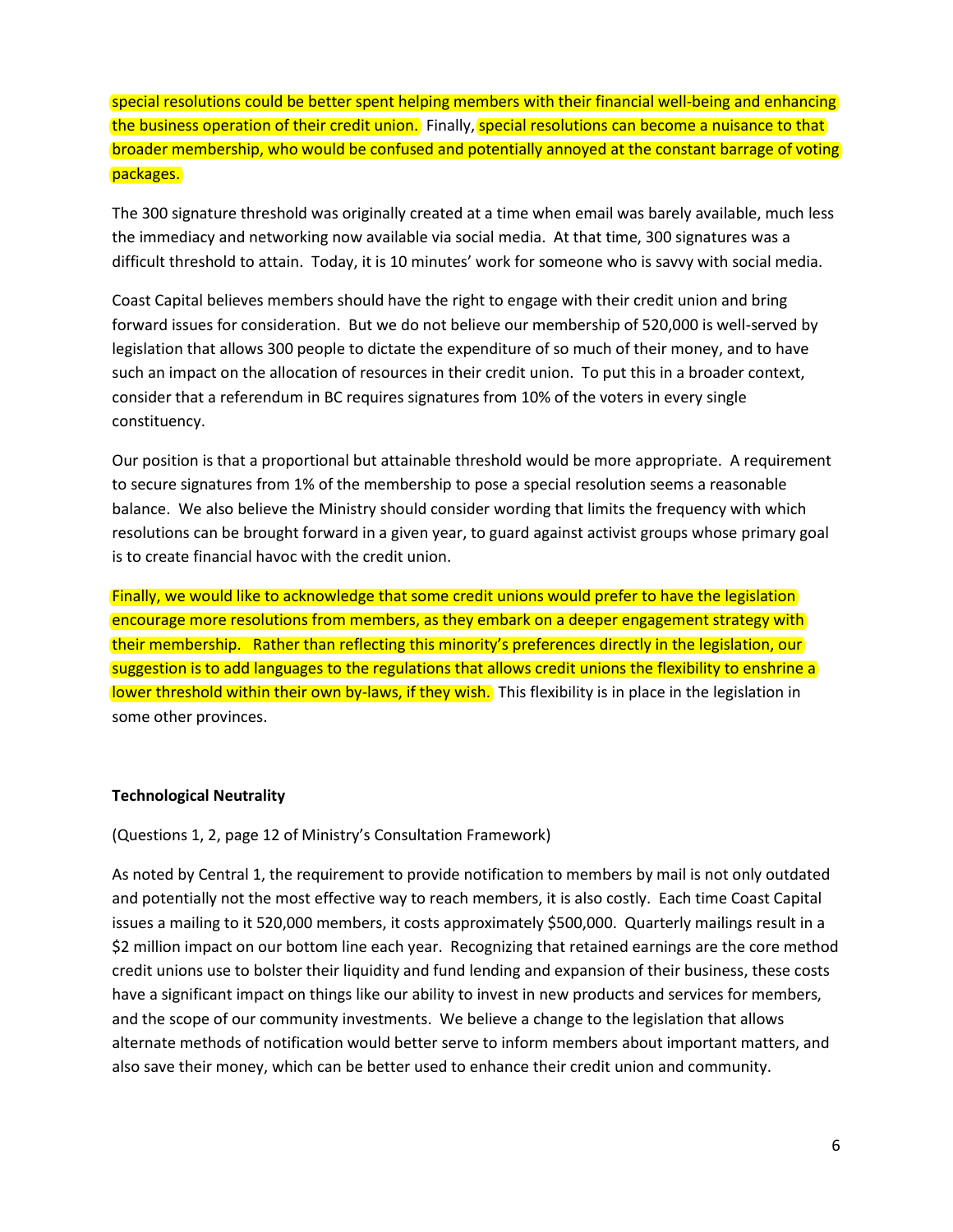# **Responsibility and Regulation of Central Credit Unions**

(Questions 2&3, page 28 of the Ministry's Consultation Framework)

#### Stabilization Central Credit Union

Coast Capital concurs with Central 1's belief that there is an opportunity to leverage Stabilization Central's capacities in a more fulsome way to support meaningful and responsive regulation of the credit union system. However, we believe this is a complex process that requires significant research and debate within and among credit unions throughout BC. We look forward to discussing the potential for an expanded mandate for Stabilization Central in the coming months as the Ministry continues its legislative review.

#### **Deposit Insurance**

(Questions 1-4, page 21 of Ministry's Consultation Framework)

We recognize that the continuation of unlimited deposit insurance has been a source of debate within the sector and with government over the past few years. Coast Capital Savings has engaged in thoughtful dialogue with our colleagues in the BC credit union sector on this topic. One of the great strengths of our sector is the breadth of sizes and business models among the province's various credit unions. It is clear that for many, unlimited deposit insurance is a very important factor in their operations. The viability of our sector colleagues is important to Coast Capital Savings, so we understand and are not opposed to their request for the continuation of unlimited deposit insurance.

For Coast Capital Savings specifically, unlimited deposit insurance is not essential. Our business model is structured such that we could adjust to an environment where a new limit was imposed. However, should a change to deposit insurance occur, we cannot emphasize enough how important it would be to the sector to have a phased and gradual approach, to enable them to plan for potential liquidity run off and other considerations. If government were to reintroduce a limit, we would also urge that consideration be given to developing a tiered approach, potentially allowing some credit unions to maintain unlimited coverage with appropriate premium rates.

#### **Financial Consumer Protection**

#### Financial Literacy

(Questions 1-4, p 11 of Ministry's Consultation Framework

Central 1's submission highlights Coast Capital's investment in Junior Achievement of BC's Dollars with Sense program – this section provides a bit more detail about our involvement with and pride in this excellent program and our overall commitment to financial literacy.